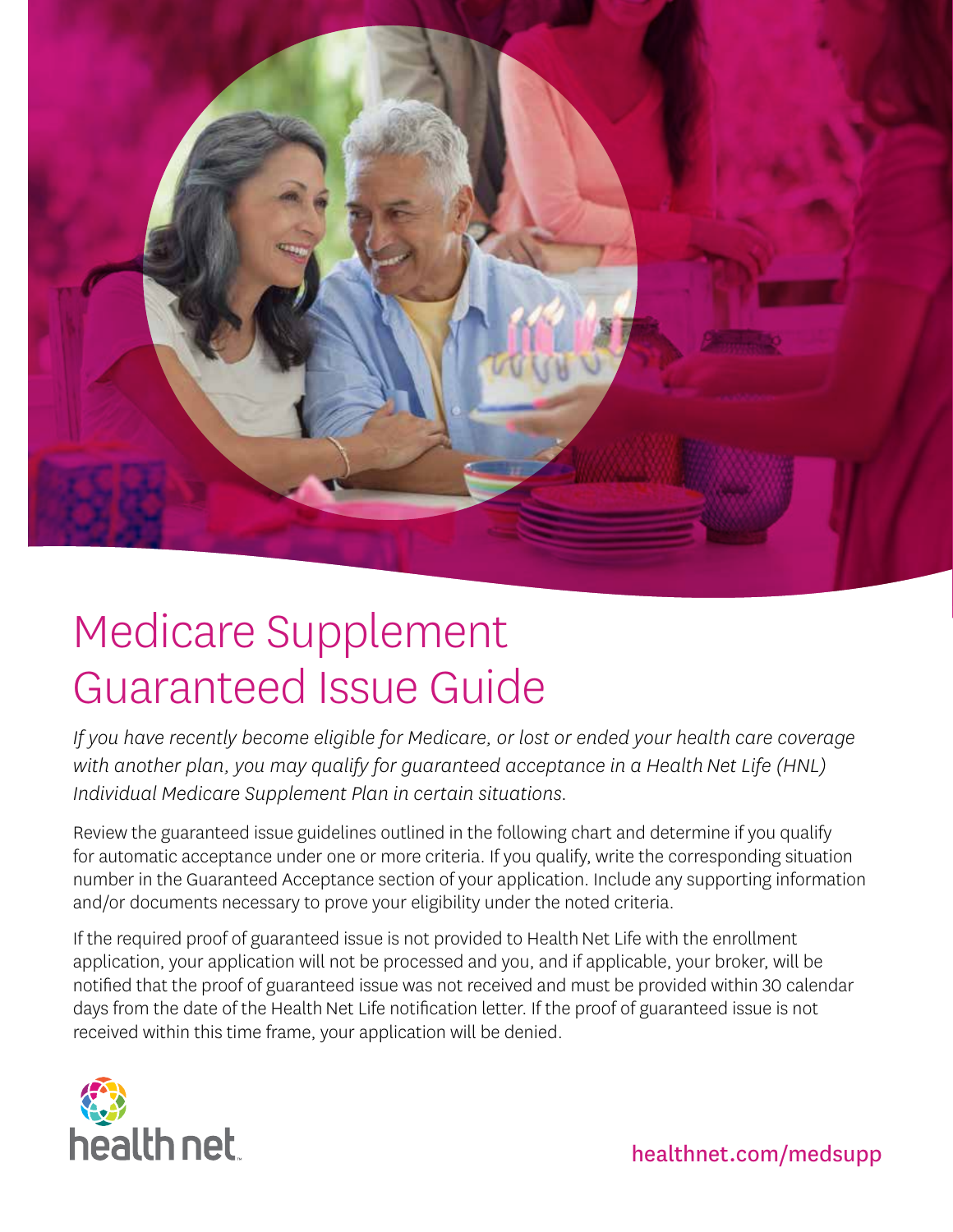# If you are 64 or younger

You may be able to enroll in one of HNL's Medicare Supplement plans under the following conditions:



"Current Health Plan" section of the enrollment application.

Applicants who are applying for coverage during an open enrollment or guaranteed issue period are not required to complete the Statement of Health portion of the Medicare Supplement Application or to sign a form required by the federal Health Insurance Portability and Accountability Act of 1996. Applicants who do not qualify for guaranteed acceptance must complete the Statement of Health.





Important: Please note that this guide is only a summary, and it is intended to help you identify the different situations which may qualify you for guaranteed acceptance. It may not contain all the details of each situation. It is important to remember that laws regulating guaranteed acceptance may change. Consequently, some requirements in the guide may have changed since publication. Please ask your sales representative, broker or other advisor to confirm that you qualify for guaranteed acceptance.



For questions regarding the Health Net Life Insurance Individual Medicare Supplement Plan and/or the guaranteed issue guidelines, please call the Health Net Medicare Sales Department at 1-800-944-7287 (TTY users should call 711), Monday through Friday, 8:00 a.m. to 6:00 p.m., except holidays.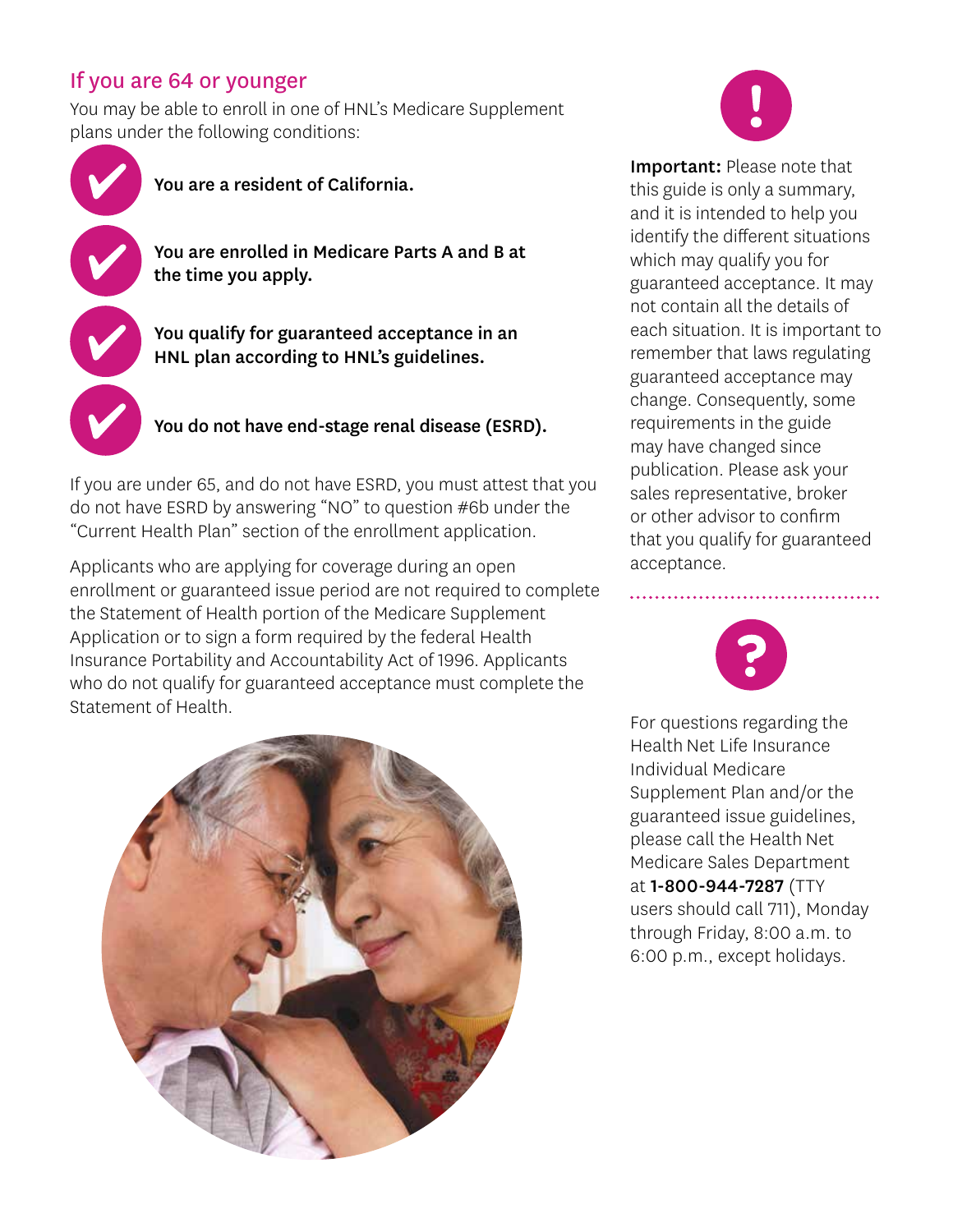|  | <b>Criteria</b>                                                                                                                                                                                     | Your choices <sup>1</sup>                                                                                                                                                                                                                           | <b>Time frame</b>                                                                                                                                                                                                                                                           | <b>Supporting</b><br>documents                                                                     |
|--|-----------------------------------------------------------------------------------------------------------------------------------------------------------------------------------------------------|-----------------------------------------------------------------------------------------------------------------------------------------------------------------------------------------------------------------------------------------------------|-----------------------------------------------------------------------------------------------------------------------------------------------------------------------------------------------------------------------------------------------------------------------------|----------------------------------------------------------------------------------------------------|
|  | <b>1.</b> You are age 65 or older,<br>have Medicare Part A and<br>are newly enrolled in<br>Medicare Part B, or you<br>already have Medicare<br>because you are disabled<br>and have just turned 65. | You are entitled to a<br>six- (6) month open<br>enrollment period,<br>during which you<br>are eligible to enroll<br>in Health Net Life<br>Medicare Supplement<br>Plan A, D, F, HD-F,<br>HD-G, Innovative Plan<br>F, G, Innovative Plan<br>G, and N. | Health Net Life<br>must receive your<br>application prior to or<br>during the six-month<br>period beginning with<br>the first day of the<br>month of your Part B<br>effective date or your<br>65th birthday if you<br>already have Medicare<br>because you are<br>disabled. | Proof of date of<br>enrollment in<br>Medicare (e.g., copy<br>of Medicare card).                    |
|  |                                                                                                                                                                                                     |                                                                                                                                                                                                                                                     | <b>NOTE: Your effective</b><br>date cannot be prior<br>to the first day of the<br>month of your Part B<br>effective date or your<br>65th birthday if you<br>already have Medicare<br>because you are<br>disabled.                                                           |                                                                                                    |
|  | 2. You currently have a<br>Medicare Supplement<br>Plan with Health Net<br>Life or another carrier<br>and want to switch to<br>a different Medicare                                                  | You have an annual<br>open enrollment<br>period, during which<br>you are eligible to<br>enroll in a Health Net<br>Life Medicare                                                                                                                     | <b>Health Net Life</b><br>must receive your<br>application up to<br>30 days prior to, or<br>within 60 days after,<br>your last birthday.                                                                                                                                    | Proof of current<br>Medicare Supplement<br>coverage with<br>Health Net Life or<br>another carrier. |
|  | Supplement Plan and have<br>requested an effective<br>date with Health Net Life<br>that is within 60 days after<br>your last birthday.                                                              | Supplement Plan<br>of equal or lesser<br>benefits than your<br>current plan.                                                                                                                                                                        | <b>NOTE: Your effective</b><br>date cannot be prior to<br>your birthday and can<br>be no later than the<br>first day of the month<br>following the 60-day<br>submission window<br>after your last birthday.                                                                 |                                                                                                    |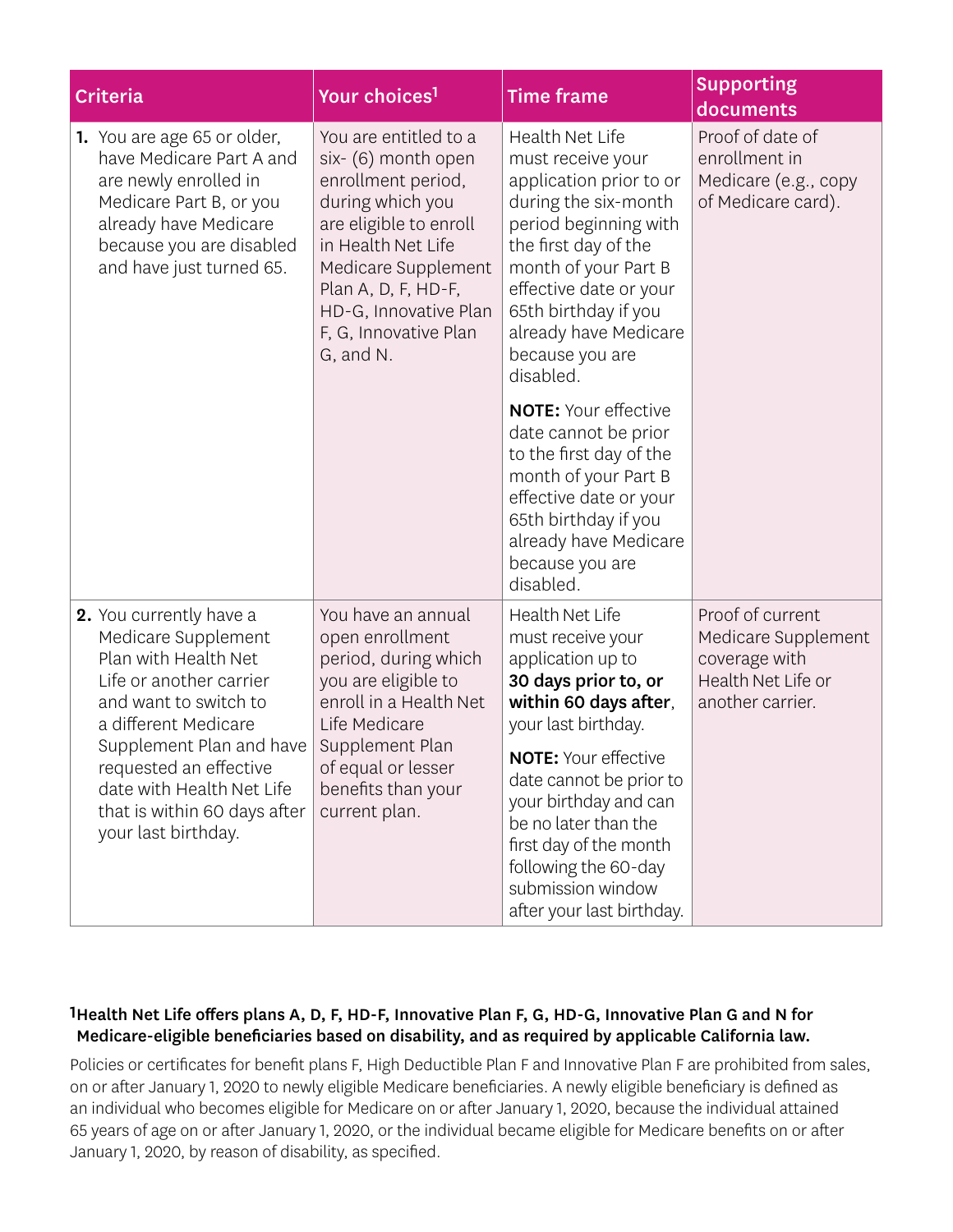| <b>Criteria</b>                                                                                                                                                                                                                                                                                                                                                                                                                                                                                                                                                                                               | Your choices <sup>1</sup>                                                                                                                                        | <b>Time frame</b>                                                                                                                                                                                                                | <b>Supporting</b><br>documents                                                                                                                                                                                                                                                            |
|---------------------------------------------------------------------------------------------------------------------------------------------------------------------------------------------------------------------------------------------------------------------------------------------------------------------------------------------------------------------------------------------------------------------------------------------------------------------------------------------------------------------------------------------------------------------------------------------------------------|------------------------------------------------------------------------------------------------------------------------------------------------------------------|----------------------------------------------------------------------------------------------------------------------------------------------------------------------------------------------------------------------------------|-------------------------------------------------------------------------------------------------------------------------------------------------------------------------------------------------------------------------------------------------------------------------------------------|
| 3. You enrolled in a<br>Medicare Advantage<br>or PACE Provider Plan<br>upon first becoming<br>eligible for benefits under<br>Medicare Part A at 65<br>years of age, and then<br>you disenrolled from the<br>Medicare Advantage or<br>PACE Provider Plan within<br>12 months of the effective<br>date of enrollment.<br>Your rights under these<br>situations may last for<br>an extra 12 months if the<br>plan you first joined leaves<br>the Medicare program or<br>stops giving care in your<br>area before you have been<br>in the plan for one year,<br>and you immediately join<br>another similar plan. | You are eligible to<br>enroll in Health Net<br>Life Medicare<br>Supplement Plan A,<br>D, F, HD-F, Innovative<br>Plan F, G, HD-G,<br>Innovative Plan G,<br>and N. | <b>Health Net Life</b><br>must receive your<br>application up<br>to 60 days prior<br>to, or within 63<br>days of, the date<br>your disenrollment<br>from the Medicare<br>Advantage or<br>PACE Provider Plan<br>became effective. | Proof of enrollment and<br>disenrollment effective<br>dates from a Medicare<br>Advantage or PACE<br>Provider Plan.<br>Proof of disenrollment<br>must be received<br>no later than 30 days<br>after you receive<br>your Health Net Life<br>Medicare Supplement<br>Plan policy certificate. |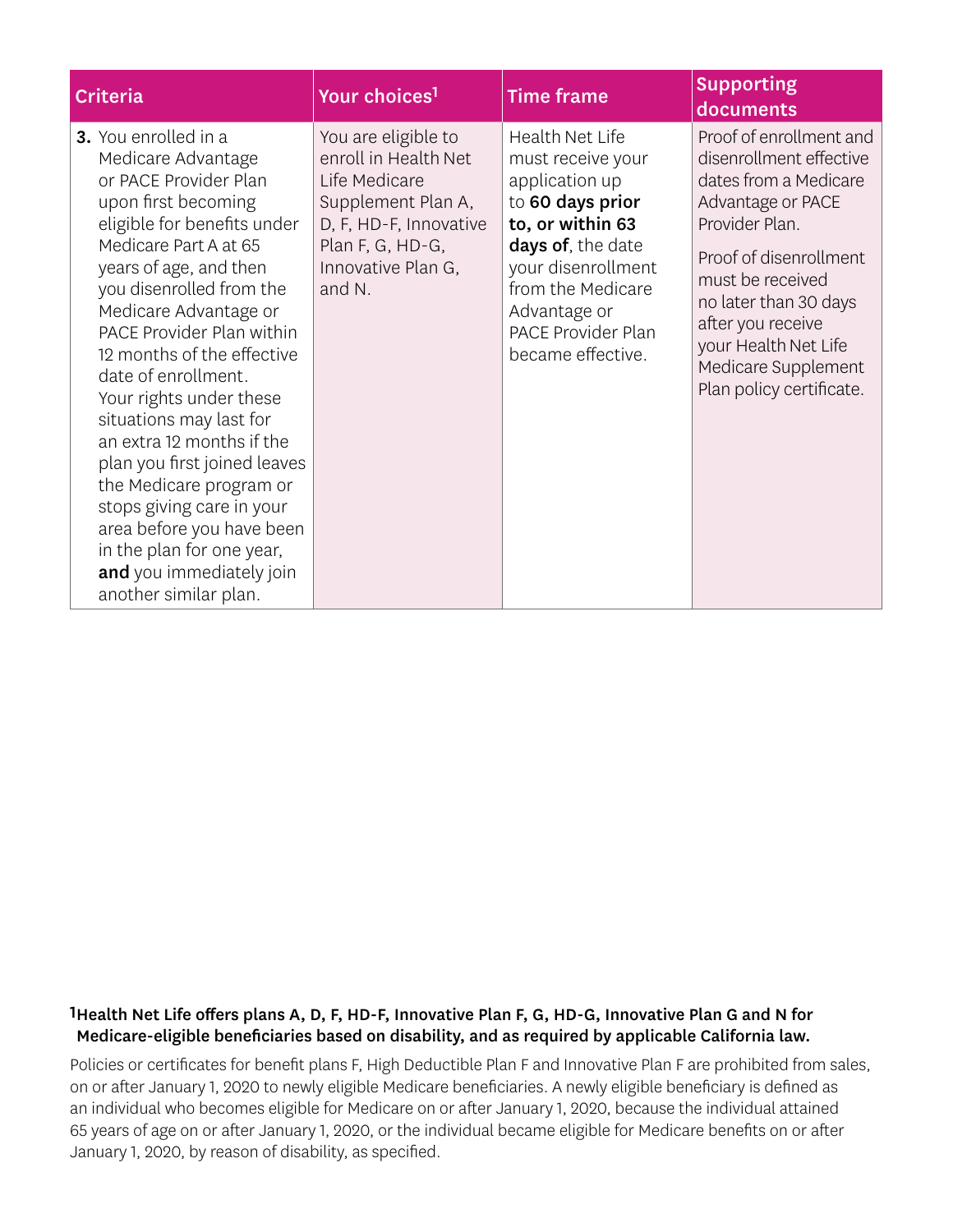| <b>Criteria</b>                                                                                                                                                                                                                                                                                                                                                                                                                                                                                                                                                                                                                                               | Your choices <sup>1</sup>                                                                                                                                                                                                                 | <b>Time frame</b>                                                                                                                                                                                                                                           | <b>Supporting</b><br>documents                                                                                                                                                                                                                                                             |
|---------------------------------------------------------------------------------------------------------------------------------------------------------------------------------------------------------------------------------------------------------------------------------------------------------------------------------------------------------------------------------------------------------------------------------------------------------------------------------------------------------------------------------------------------------------------------------------------------------------------------------------------------------------|-------------------------------------------------------------------------------------------------------------------------------------------------------------------------------------------------------------------------------------------|-------------------------------------------------------------------------------------------------------------------------------------------------------------------------------------------------------------------------------------------------------------|--------------------------------------------------------------------------------------------------------------------------------------------------------------------------------------------------------------------------------------------------------------------------------------------|
| 4. You disenrolled from a<br>Medicare Supplement<br>Plan to enroll for the<br>first time in a Medicare<br>Select, Medicare Cost<br>or similar organization<br>operating under<br>demonstration project<br>authority before April 1,<br>1999, PACE Provider, or<br>a Medicare Advantage<br>Plan and then voluntarily<br>disenrolled within 12<br>months of coverage.<br>Your rights under these<br>situations may last for<br>an extra 12 months if the<br>plan you first joined leaves<br>the Medicare program or<br>stops giving care in your<br>area before you have been<br>in the plan for one year,<br>and you immediately join<br>another similar plan. | You are eligible to<br>enroll in the same<br>Medicare Supplement<br>Plan you previously<br>had, if it is offered for<br>sale by Health Net<br>Life, or Plan A, D, F,<br>HD-F, Innovative Plan<br>F, G, HD-G, Innovative<br>Plan G, and N. | Health Net Life<br>must receive your<br>application up to<br>60 days prior to,<br>or within 63 days<br>of, the date your<br>disenrollment from a<br>Medicare Advantage,<br>PACE Provider,<br>Medicare Select, or<br>Medicare Cost Plan<br>became effective. | Proof of termination<br>from a Medicare<br>Advantage,<br>PACE Provider,<br>Medicare Select, or<br>Medicare Cost Plan.<br>Proof of termination<br>must be received no<br>later than 30 days<br>after you receive<br>your Health Net Life<br>Medicare Supplement<br>Plan policy certificate. |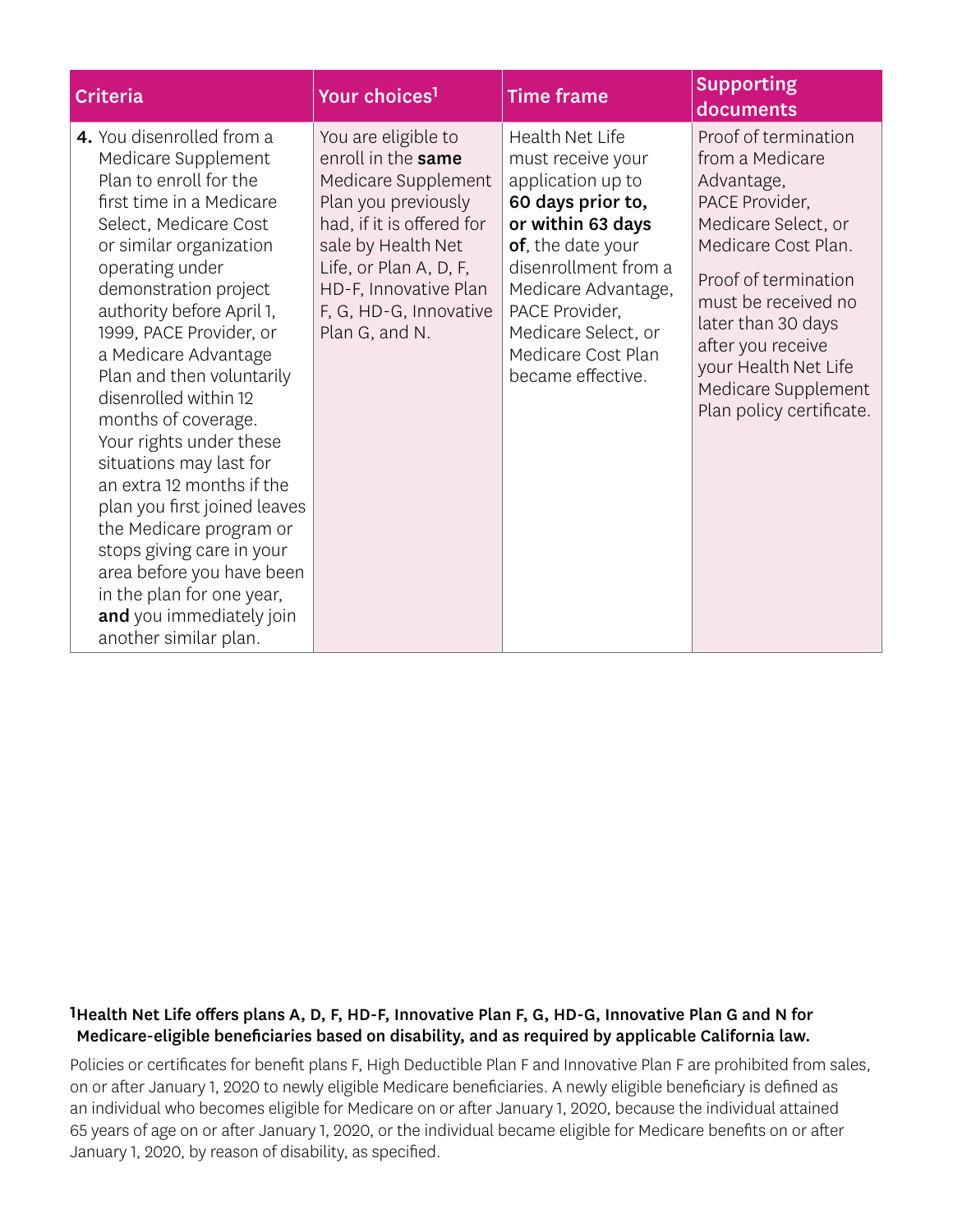| <b>Criteria</b>                                                                                                                                                                                                                                                                                                                                                                                                                     | Your choices <sup>1</sup>                                                                                                                                        | <b>Time frame</b>                                                                                                                                                                                                                                                    | <b>Supporting</b><br>documents                                                                                           |
|-------------------------------------------------------------------------------------------------------------------------------------------------------------------------------------------------------------------------------------------------------------------------------------------------------------------------------------------------------------------------------------------------------------------------------------|------------------------------------------------------------------------------------------------------------------------------------------------------------------|----------------------------------------------------------------------------------------------------------------------------------------------------------------------------------------------------------------------------------------------------------------------|--------------------------------------------------------------------------------------------------------------------------|
| 5. You enrolled in a<br>Medicare Advantage<br>or PACE Provider Plan,<br>Medicare Cost, or similar<br>organization operating<br>under demonstration<br>project authority before<br>April 1, 1999, Health Care<br>Prepayment Plan, or a<br>Medicare Select policy, but<br>coverage was terminated<br>because:                                                                                                                         | You are eligible to<br>enroll in Health Net<br>Life Medicare<br>Supplement Plan A,<br>D, F, HD-F, Innovative<br>Plan F, G, HD-G,<br>Innovative Plan G,<br>and N. | Health Net Life<br>must receive your<br>application within<br>63 days of the date<br>your plan termination<br>became effective. If<br>you are enrolled in a<br>Medicare Advantage<br>Plan, you are entitled<br>to an additional<br>60-day open<br>enrollment period. | Proof of termination<br>(including reason and<br>date of termination)<br>from a plan as<br>outlined under<br>"Criteria." |
| • the certification of the<br>organization or plan has<br>been terminated, OR                                                                                                                                                                                                                                                                                                                                                       |                                                                                                                                                                  |                                                                                                                                                                                                                                                                      |                                                                                                                          |
| • the organization or plan<br>discontinued providing<br>the plan in the service<br>area in which you reside,                                                                                                                                                                                                                                                                                                                        |                                                                                                                                                                  |                                                                                                                                                                                                                                                                      |                                                                                                                          |
| <b>OR</b>                                                                                                                                                                                                                                                                                                                                                                                                                           |                                                                                                                                                                  |                                                                                                                                                                                                                                                                      |                                                                                                                          |
| • you are no longer eligible<br>to elect the plan because<br>of a change in your place<br>of residence or other<br>change in circumstances<br>specified by the<br>secretary. Those changes<br>in circumstances shall<br>not include termination<br>of the individual's<br>enrollment because the<br>individual has not paid<br>premiums on a timely<br>basis or has engaged in<br>disruptive behavior, or<br>the plan is terminated |                                                                                                                                                                  |                                                                                                                                                                                                                                                                      |                                                                                                                          |
| for all individuals within<br>a residence area.                                                                                                                                                                                                                                                                                                                                                                                     |                                                                                                                                                                  |                                                                                                                                                                                                                                                                      |                                                                                                                          |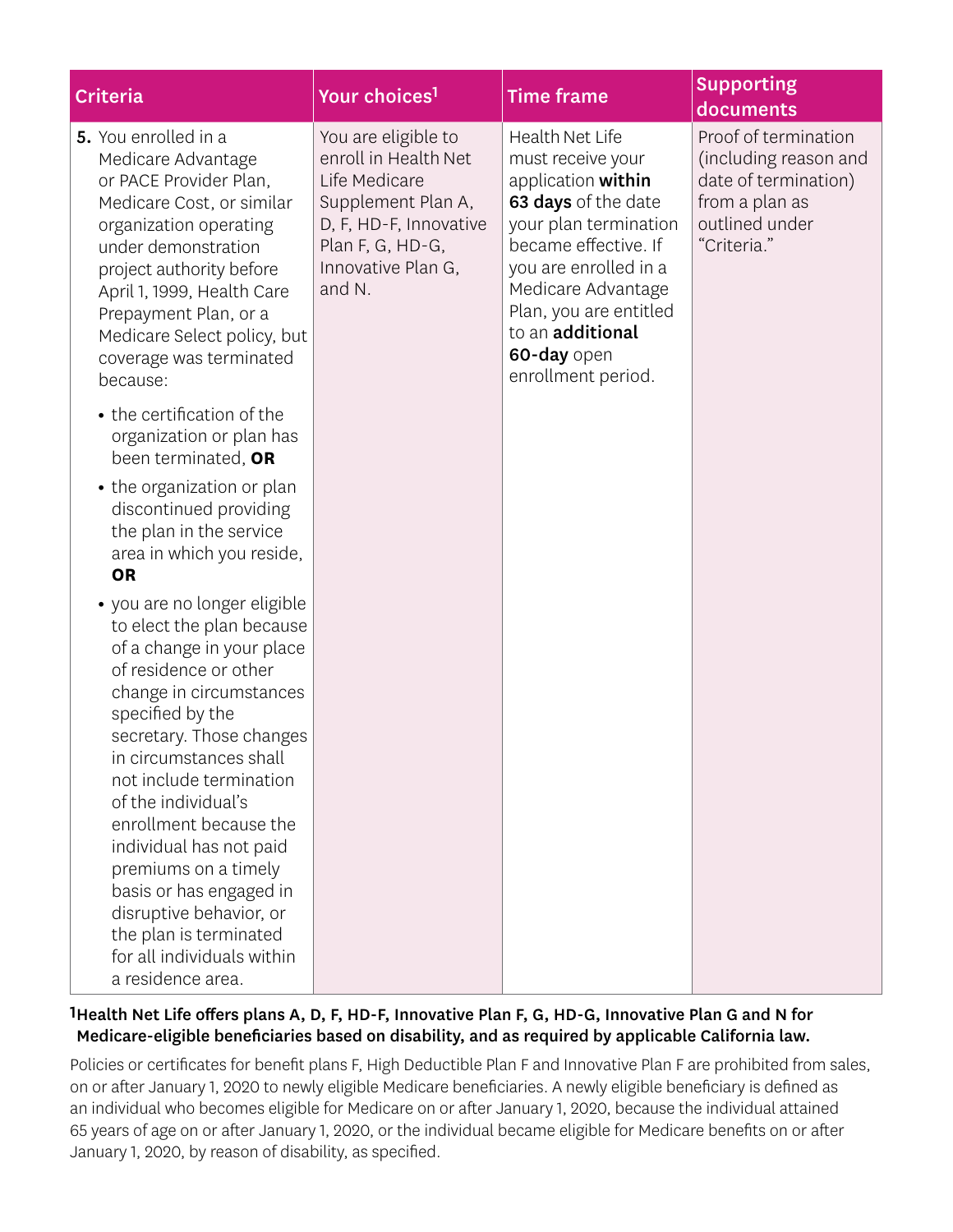| <b>Criteria</b>                                                                                                                                                                                                                                                                                                                                                                                                     | Your choices <sup>1</sup>                                                                                                                                                                                                                           | <b>Time frame</b>                                                                                                                                                                                                                                                                                                                                             | <b>Supporting</b><br>documents                                                                                                                                                       |
|---------------------------------------------------------------------------------------------------------------------------------------------------------------------------------------------------------------------------------------------------------------------------------------------------------------------------------------------------------------------------------------------------------------------|-----------------------------------------------------------------------------------------------------------------------------------------------------------------------------------------------------------------------------------------------------|---------------------------------------------------------------------------------------------------------------------------------------------------------------------------------------------------------------------------------------------------------------------------------------------------------------------------------------------------------------|--------------------------------------------------------------------------------------------------------------------------------------------------------------------------------------|
| 6. You enrolled in an<br>employer group health<br>plan that provides health<br>benefits that supplement<br>the benefits under<br>Medicare, but<br>a) your employer group<br>plan terminates or ceases<br>to provide all of those<br>supplemental health<br>benefits to you, OR<br>b) your employer no<br>longer provides you with<br>insurance that covers all<br>of the payment for the<br>Part B 20% coinsurance. | You are eligible to<br>enroll in Health Net<br>Life Medicare<br>Supplement Plan A,<br>D, F, HD-F, Innovative<br>Plan F, G, HD-G,<br>Innovative Plan G,<br>and N.                                                                                    | Health Net Life<br>must receive your<br>application within<br>63 days of the<br>effective date that<br>your employer<br>group reduced or<br>stopped providing<br>health benefits<br>that supplement<br>the benefits under<br>Medicare. In addition,<br>an enrollment<br>application may be<br>submitted up to three<br>months prior to the<br>effective date. | Proof of reduction or<br>termination of benefits<br>as outlined under<br>"Criteria."                                                                                                 |
| 7. You are enrolled in Medicare<br>Part B, and have lost your<br>employer-sponsored health<br>plan, employer-sponsored<br>retiree health plan (including<br>coverage under COBRA<br>and Cal-COBRA), or are no<br>longer eligible for employer-<br>sponsored health plan<br>coverage due to the divorce<br>or death of a spouse.                                                                                     | You are entitled to a<br>six- (6) month open<br>enrollment period,<br>during which you<br>are eligible to enroll<br>in Health Net Life<br>Medicare Supplement<br>Plan A, D, F, HD-F,<br>Innovative Plan F, G,<br>HD-G, Innovative Plan<br>G, and N. | <b>Health Net Life</b><br>must receive your<br>application within<br>six (6) months of the<br>date you lost your<br>employer-sponsored<br>health coverage.                                                                                                                                                                                                    | Proof of voluntary<br>or involuntary<br>termination from an<br>employer-sponsored<br>health plan or<br>employer-sponsored<br>retiree health plan<br>as outlined under<br>"Criteria." |
| 8. You are enrolled in<br>Medicare Part B and<br>enrolled in a Medicare<br>Supplement Plan, but you<br>can no longer retain the<br>coverage because you<br>moved outside the plan's<br>service area.                                                                                                                                                                                                                | You are entitled to a<br>six- (6) month open<br>enrollment period,<br>during which you<br>are eligible to enroll<br>in Health Net Life<br>Medicare Supplement<br>Plan A, D, F, HD-F,<br>Innovative Plan F, G,<br>HD-G, Innovative Plan<br>G, and N. | <b>Health Net Life</b><br>must receive your<br>application within<br>six (6) months of<br>the date you lost<br>your health coverage<br>under a Medicare<br>Supplement Plan.                                                                                                                                                                                   | Proof of termination<br>of coverage due to a<br>change in residence<br>outside the current<br>insurer's coverage<br>area.                                                            |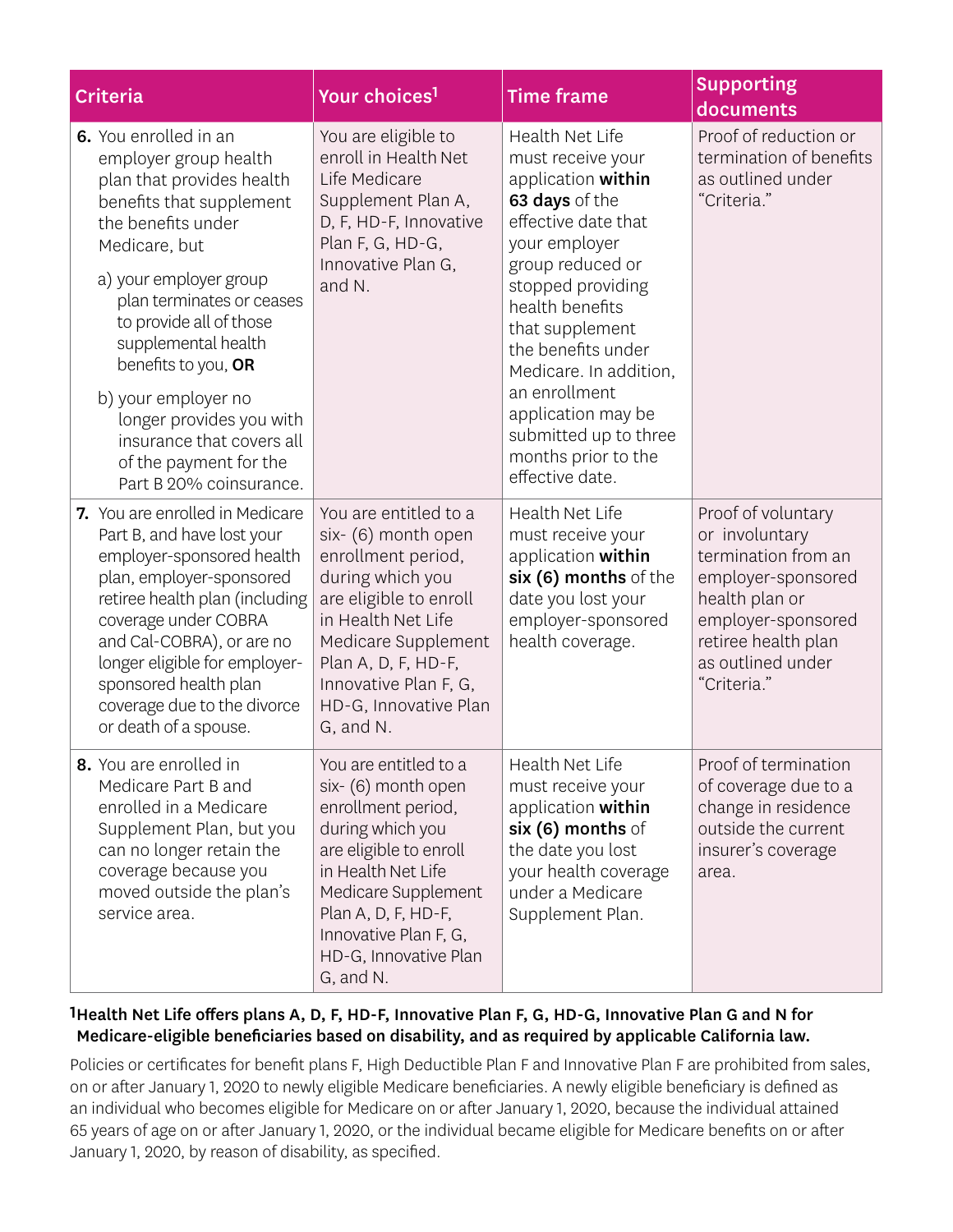| Criteria                                                                                                                                                                                                                                                                                                                                                                                                 | Your choices <sup>1</sup>                                                                                                                                                                                                                           | <b>Time frame</b>                                                                                                                                      | <b>Supporting</b><br>documents                                                                                                                 |
|----------------------------------------------------------------------------------------------------------------------------------------------------------------------------------------------------------------------------------------------------------------------------------------------------------------------------------------------------------------------------------------------------------|-----------------------------------------------------------------------------------------------------------------------------------------------------------------------------------------------------------------------------------------------------|--------------------------------------------------------------------------------------------------------------------------------------------------------|------------------------------------------------------------------------------------------------------------------------------------------------|
| 9. You are a Medicare-<br>eligible military retiree,<br>retiree's Medicare-<br>eligible spouse or<br>dependent enrolled in<br>Medicare Part B, and lost<br>access to coverage due<br>to:<br>• a military base closure,<br><b>OR</b><br>• the base no longer offers<br>health care services, OR<br>• you have relocated.                                                                                  | You are entitled to a<br>six- (6) month open<br>enrollment period,<br>during which you<br>are eligible to enroll<br>in Health Net Life<br>Medicare Supplement<br>Plan A, D, F, HD-F,<br>Innovative Plan F, G,<br>HD-G, Innovative Plan<br>G, and N. | Health Net Life<br>must receive your<br>application within<br>six (6) months of the<br>termination of health<br>services.                              | Proof of loss of<br>coverage due to<br>military base closure,<br>base no longer<br>offering health care<br>services or proof of<br>relocation. |
| 10. You enrolled in a Medicare<br>Supplement Plan but<br>coverage stopped<br>because:<br>• the company filed<br>for bankruptcy or<br>insolvency, OR<br>• the company<br>involuntarily terminated<br>coverage, OR<br>• the company violated a<br>material provision of the<br>plan, OR<br>• the company, or an<br>agent acting on its<br>behalf, materially<br>misrepresented a<br>provision of the plan. | You are eligible to<br>enroll in Health Net<br>Life Medicare<br>Supplement Plan A,<br>D, F, HD-F, Innovative<br>Plan F, G, HD-G,<br>Innovative Plan G,<br>and N.                                                                                    | Health Net Life<br>must receive your<br>application within 63<br>days of the date your<br>Medicare Supplement<br>Plan termination<br>became effective. | Proof of termination<br>of coverage due to<br>one of the reasons<br>outlined under<br>"Criteria."                                              |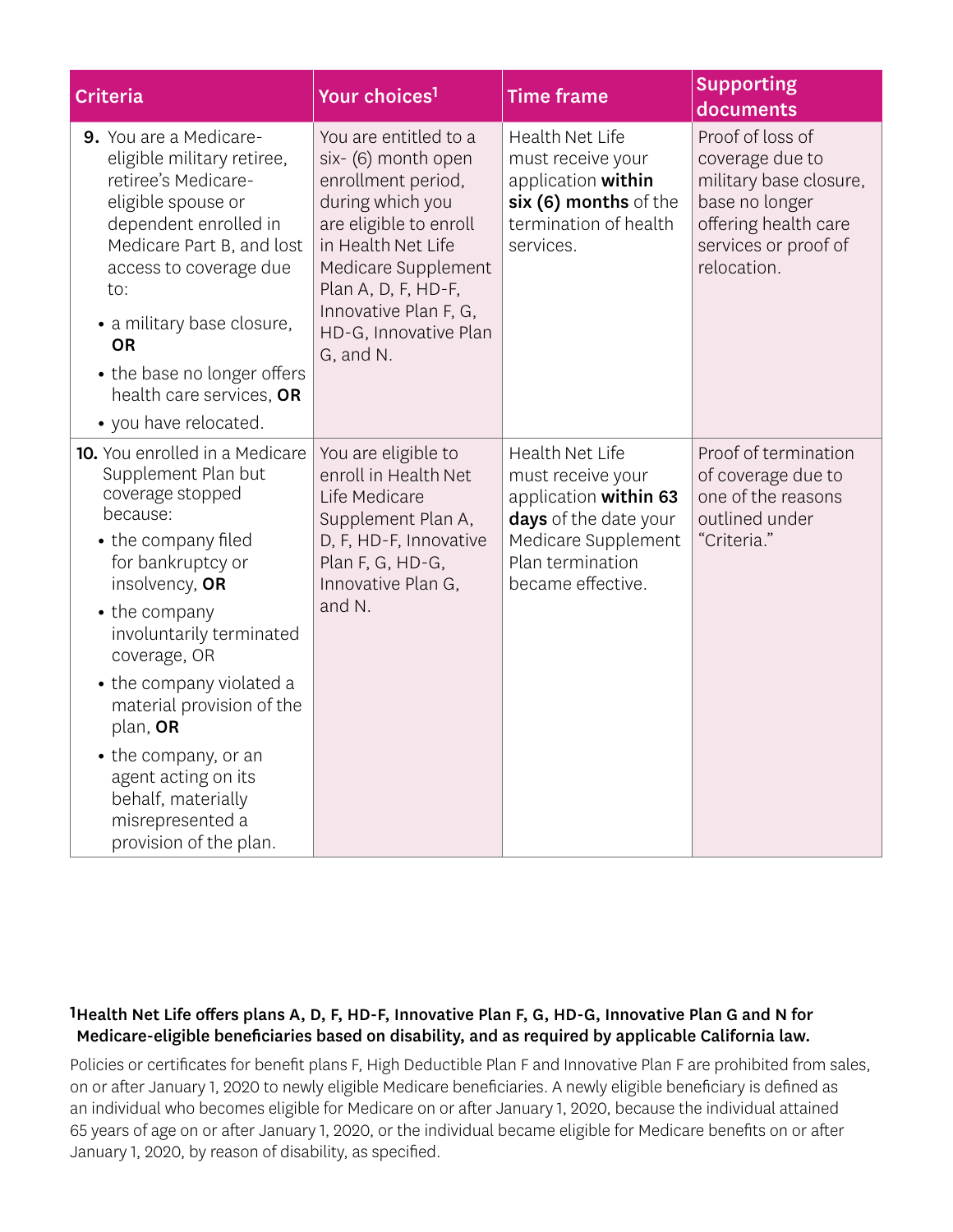| <b>Criteria</b>                                                                                                                                                                                                                                                                                                                                                                    | Your choices <sup>1</sup>                                                                                                                                                                                                                           | <b>Time frame</b>                                                                                                                                                                                                                                                                                                                 | <b>Supporting</b><br>documents                                                                                                                                                                                                                      |
|------------------------------------------------------------------------------------------------------------------------------------------------------------------------------------------------------------------------------------------------------------------------------------------------------------------------------------------------------------------------------------|-----------------------------------------------------------------------------------------------------------------------------------------------------------------------------------------------------------------------------------------------------|-----------------------------------------------------------------------------------------------------------------------------------------------------------------------------------------------------------------------------------------------------------------------------------------------------------------------------------|-----------------------------------------------------------------------------------------------------------------------------------------------------------------------------------------------------------------------------------------------------|
| 11. You are under age 65 and<br>entitled to Medicare Part<br>B because of disability,<br>but you do not have<br>end-stage renal disease<br>(ESRD).                                                                                                                                                                                                                                 | You are entitled to a<br>six- (6) month open<br>enrollment period,<br>during which you<br>are eligible to enroll<br>in Health Net Life<br>Medicare Supplement<br>Plan A, D, F, HD-F,<br>Innovative Plan F, G,<br>HD-G, Innovative Plan<br>G, and N. | <b>Health Net Life</b><br>must receive your<br>application <b>prior</b><br>to or during the<br>six-month period<br>beginning with the<br>first day of the month<br>of your Part B effective<br>date.<br><b>NOTE: Your effective</b><br>date cannot be prior<br>to the first day of the<br>month of your Part B<br>effective date. | Proof of enrollment in<br>Medicare Part B.<br>and attestation that<br>you do not have end-<br>stage renal disease<br>(ESRD) by answering<br>"NO" to question #6b<br>under the "Current<br>Health Plan" section<br>of the enrollment<br>application. |
| 12. You are enrolled in a<br><b>Health Net Medicare</b><br>Advantage Plan and<br>Health Net either:<br>• reduced its benefits, OR<br>• increased the amount<br>of cost-sharing or<br>premium, OR<br>· discontinued, for<br>other than good cause<br>relating to the quality of<br>care under the plan, a<br>provider who is currently<br>furnishing services to<br>the individual. | You are eligible to<br>enroll in Health Net<br>Life Medicare<br>Supplement Plan A,<br>D, F, HD-F, Innovative<br>Plan F, G, HD-G,<br>Innovative Plan G,<br>and N.                                                                                    | Health Net Life<br>must receive your<br>application no more<br>than 60 days<br><b>before</b> the effective<br>date of the<br>disenrollment,<br>but no later than<br>63 days after the<br>effective date of the<br>disenrollment.                                                                                                  | Health Net will<br>review its records for<br>applicability.                                                                                                                                                                                         |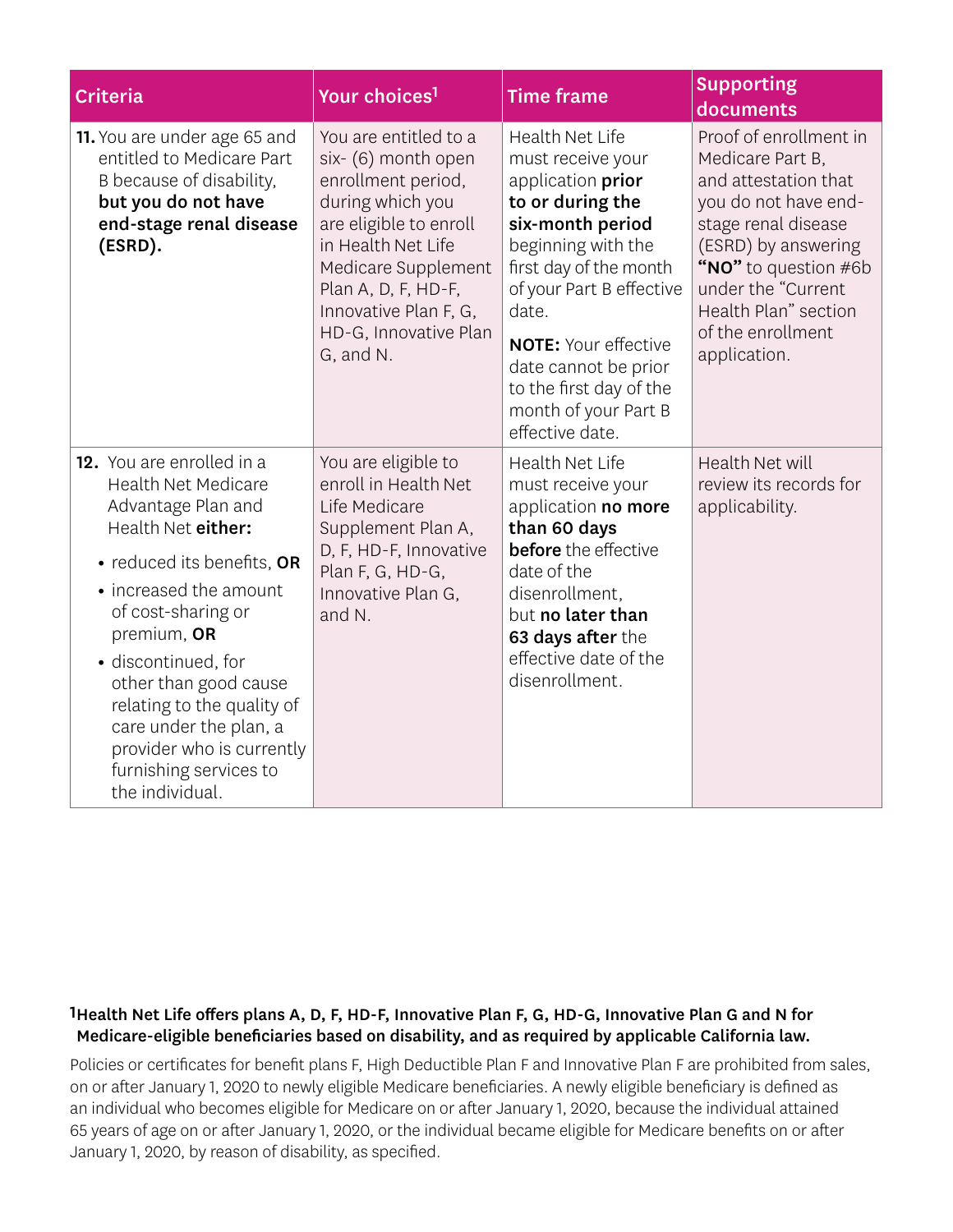| <b>Criteria</b>                                                                                                                                                                                                                                                                                                                                                                            | Your choices <sup>1</sup>                                                                                                                                        | <b>Time frame</b>                                                                                                                                                                                                             | <b>Supporting</b><br>documents                                                                                                                                                                                                                                                                                                                                                                                                                                                                                                                            |
|--------------------------------------------------------------------------------------------------------------------------------------------------------------------------------------------------------------------------------------------------------------------------------------------------------------------------------------------------------------------------------------------|------------------------------------------------------------------------------------------------------------------------------------------------------------------|-------------------------------------------------------------------------------------------------------------------------------------------------------------------------------------------------------------------------------|-----------------------------------------------------------------------------------------------------------------------------------------------------------------------------------------------------------------------------------------------------------------------------------------------------------------------------------------------------------------------------------------------------------------------------------------------------------------------------------------------------------------------------------------------------------|
| 13. You are enrolled in a<br>Medicare Advantage<br>Plan with a carrier that<br>does not offer a Medicare<br>Supplement product and<br>the plan either:<br>• increased the premium<br>by 15 percent or more,<br><b>OR</b><br>• increased physician,<br>hospital or drug<br>copayments by 15<br>percent or more, OR<br>• reduced any benefits<br>under the plan.                             | You are eligible to<br>enroll in Health Net<br>Life Medicare<br>Supplement Plan A,<br>D, F, HD-F, Innovative<br>Plan F, G, HD-G,<br>Innovative Plan G,<br>and N. | Health Net Life<br>must receive your<br>application during<br>the Medicare Annual<br>Election Period (AEP),<br>effective as of the<br>2012 AEP, October 15-<br>December 7.                                                    | A copy of the<br>Medicare Advantage<br>Annual Notice of<br>Change (ANOC)<br>that shows that the<br>Medicare Advantage<br>Plan is reducing<br>its benefits and/<br>or increasing the<br>amount of cost-<br>sharing or premium,<br>effective January<br>1 of the following<br>year as outlined<br>under "Criteria" AND<br>proof of termination<br>from the Medicare<br>Advantage Plan.<br>Proof of termination<br>must be received no<br>later than 30 days<br>after you receive<br>your Health Net Life<br>Medicare Supplement<br>Plan policy certificate. |
| 14. Effective January 1, 2012,<br>you are enrolled in a<br>Medicare Advantage<br>Plan with a carrier that<br>does not offer a Medicare<br>Supplement product and<br>the plan discontinues,<br>for other than good<br>cause relating to quality<br>of care, its relationship<br>or contract under the<br>plan with a provider who<br>is currently furnishing<br>services to the individual. | You are eligible to<br>enroll in Health Net<br>Life Medicare<br>Supplement Plan A,<br>D, F, HD-F, Innovative<br>Plan F, G, HD-G,<br>Innovative Plan G,<br>and N. | <b>Health Net Life</b><br>must receive your<br>application no more<br>than 60 days before<br>the effective date of<br>the disenrollment.<br>but no later than<br>63 days after the<br>effective date of the<br>disenrollment. | A copy of the provider<br>termination member<br>notification letter AND<br>proof of termination<br>from the Medicare<br>Advantage Plan. Proof<br>of termination from the<br>Medicare Advantage<br>Plan must be received<br>no later than 30 days<br>after you receive<br>your Health Net Life<br>Medicare Supplement<br>Plan policy certificate.                                                                                                                                                                                                          |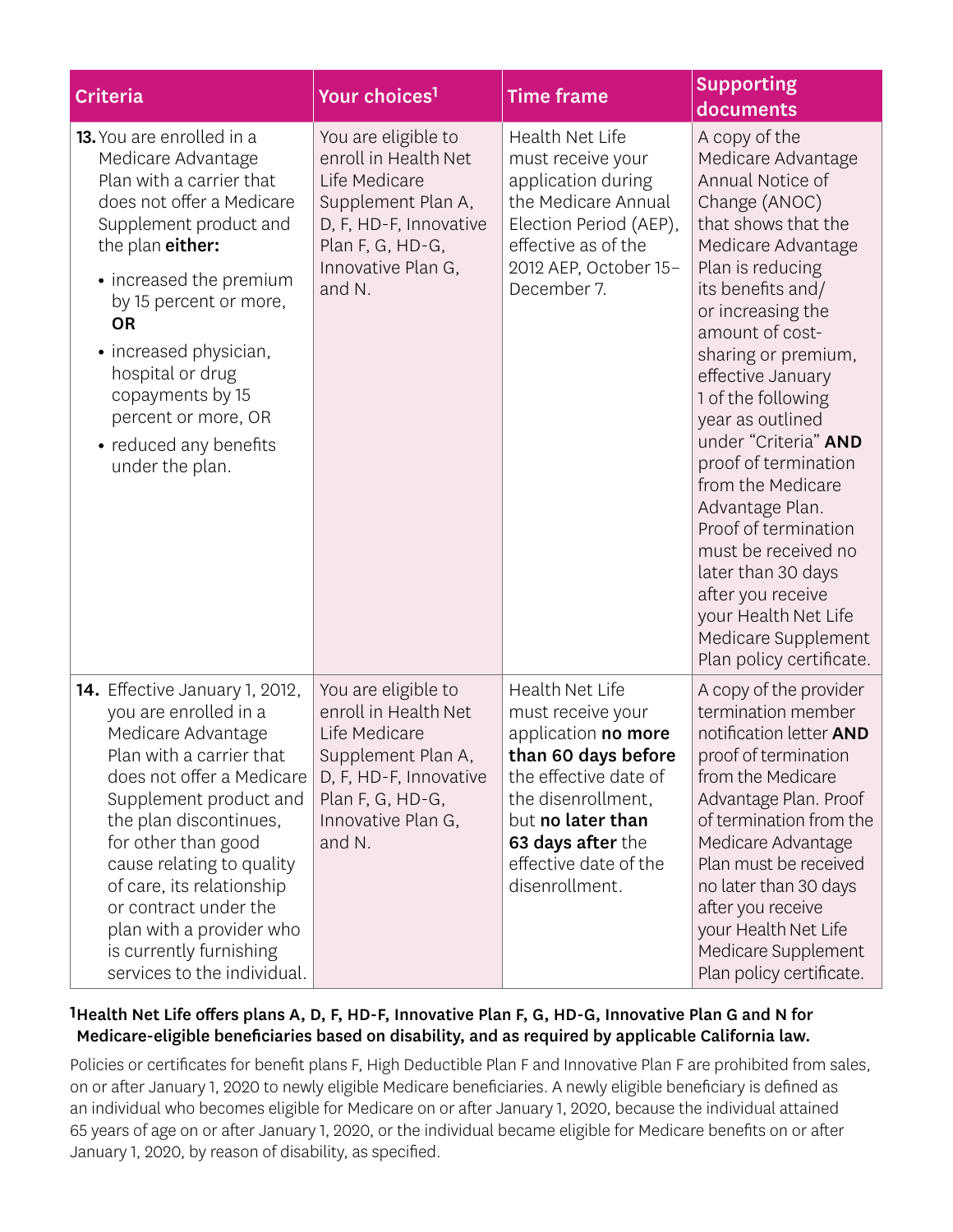| <b>Criteria</b>                                                                                                                                                                                                                                                                                                                                                                                                                                                                                                                                                                                                                                                                              | Your choices <sup>1</sup>                                                                                                                                                                                                  | <b>Time frame</b>                                                                                                                                                                                                                  | <b>Supporting</b><br>documents                                   |
|----------------------------------------------------------------------------------------------------------------------------------------------------------------------------------------------------------------------------------------------------------------------------------------------------------------------------------------------------------------------------------------------------------------------------------------------------------------------------------------------------------------------------------------------------------------------------------------------------------------------------------------------------------------------------------------------|----------------------------------------------------------------------------------------------------------------------------------------------------------------------------------------------------------------------------|------------------------------------------------------------------------------------------------------------------------------------------------------------------------------------------------------------------------------------|------------------------------------------------------------------|
| <b>15.</b> If you currently have a<br>Health Net Life Medicare<br>Supplement Plan with<br>prescription drug benefits<br>and have enrolled<br>in a Medicare Part D<br>(Prescription Drug Plan),<br>and want to change your<br>coverage to a different<br>Health Net Life Medicare<br>Supplement Plan without<br>prescription drug<br>coverage, you may contact<br>Health Net Life at<br>1-800-944-7287<br>(TTY: 711), Monday<br>through Friday, 8:00 a.m.<br>to 6:00 p.m., except<br>holidays, and change your<br>Medicare Supplement Plan<br>to A, C, F, HD-F, Innovative<br>Plan F, Preferred Plan F, G,<br>HD-G, Innovative Plan G, K,<br>L and M without submitting<br>a new application. | You are eligible to<br>enroll in Health Net<br>Life Medicare<br>Supplement Plan A,<br>D, F, HD-F, Innovative<br>Plan F, G, HD-G,<br>Innovative Plan G, and<br>N by submitting a new<br>Medicare Supplement<br>application. | Health Net Life must<br>receive your new<br>application to change<br>your enrollment to<br>another Health Net<br>Life Medicare<br>Supplement Plan<br>within 63 days after<br>your coverage<br>in a Medicare Part D<br>Plan begins. | Health Net Life will<br>review its records for<br>applicability. |